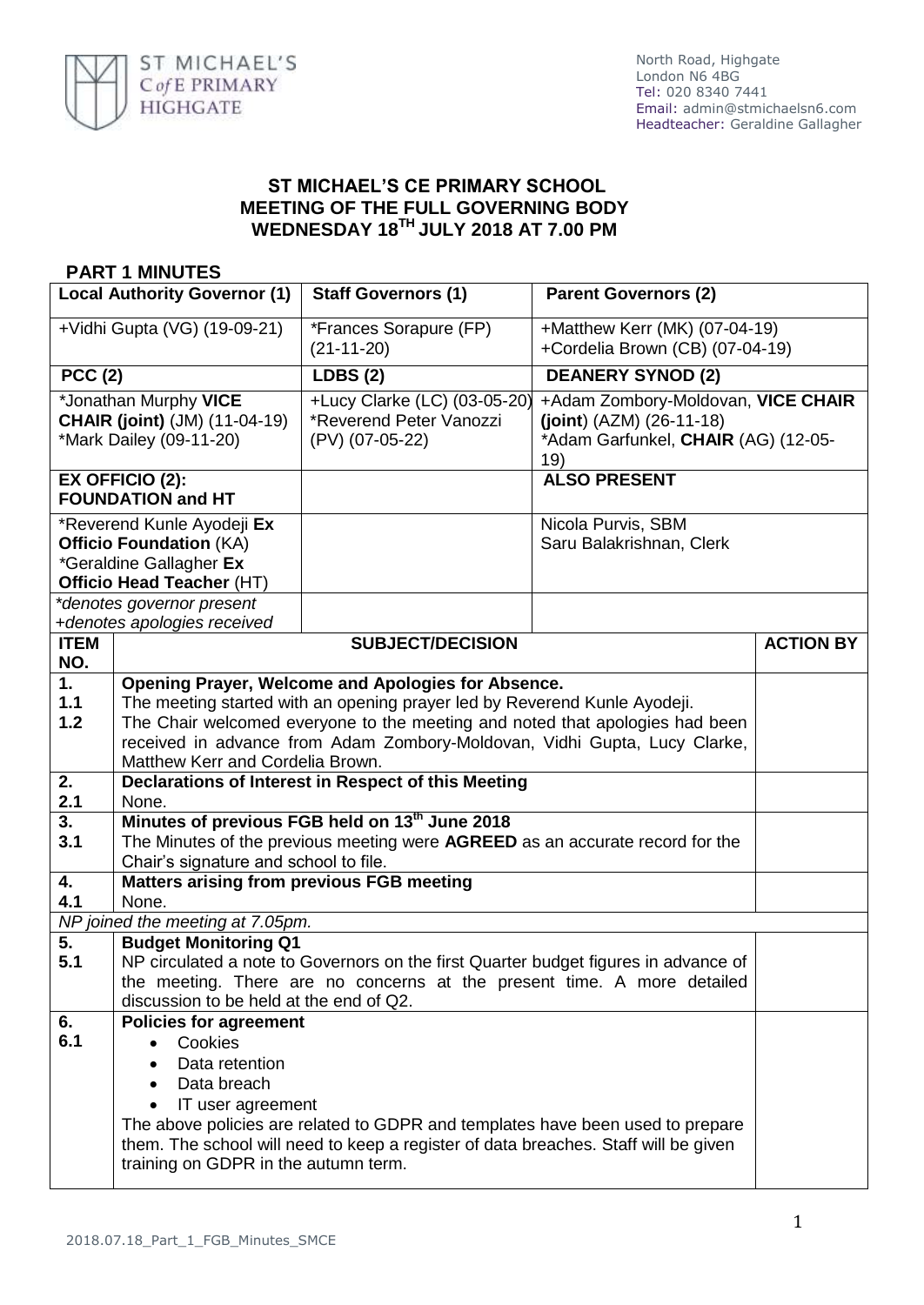

|                                | Governors asked if the SMSA are aware of the GDPR requirements. Yes, and<br>they will be attending the training in October. It was AGREED that the school<br>should have a written record that the SMSA are aware of the new requirements.<br>ACTION GG to draft a note to SMSA advising them of the new requirements and<br>that the school has updated its policies. The SMSA will in turn notify its                                                                                                                                                                                                                                                                                                                                                                                                                                              |  |  |  |  |
|--------------------------------|------------------------------------------------------------------------------------------------------------------------------------------------------------------------------------------------------------------------------------------------------------------------------------------------------------------------------------------------------------------------------------------------------------------------------------------------------------------------------------------------------------------------------------------------------------------------------------------------------------------------------------------------------------------------------------------------------------------------------------------------------------------------------------------------------------------------------------------------------|--|--|--|--|
|                                | representatives.<br>The above policies were AGREED.                                                                                                                                                                                                                                                                                                                                                                                                                                                                                                                                                                                                                                                                                                                                                                                                  |  |  |  |  |
| NP left the meeting at 7.25pm. |                                                                                                                                                                                                                                                                                                                                                                                                                                                                                                                                                                                                                                                                                                                                                                                                                                                      |  |  |  |  |
| 6.2                            | Employee disciplinary and code of conduct                                                                                                                                                                                                                                                                                                                                                                                                                                                                                                                                                                                                                                                                                                                                                                                                            |  |  |  |  |
|                                | The school has used the Haringey template policy and has made two changes<br>which are on p.20. This is in relation to teachers privately tutoring pupils. With<br>effect from January 2019, teachers will not be able to privately tutor pupils from the<br>school though they will be able to pursue private arrangements with other children.<br>By introducing the provision from January 2019, it will allow parents who are using<br>STMCE teachers as private tutors to find alternative provision.<br>Governors AGREED the policy.                                                                                                                                                                                                                                                                                                           |  |  |  |  |
| 7.                             | <b>School data</b>                                                                                                                                                                                                                                                                                                                                                                                                                                                                                                                                                                                                                                                                                                                                                                                                                                   |  |  |  |  |
| 7.1                            | The school data results are included in the Headteacher's report, circulated in<br>advance of the meeting.<br>GG talked through some of the headlines.<br>The current reception class have 88% showing a good level of development<br>against the national figure of 77%.<br>Reading and Writing is in line with national results.<br>Phonics national test, the school attained 100%.<br>KS1 is getting a higher percentage each year in Expected and Greater Depth.<br>The school has good tracking in place which occurs through the year.<br>The 2018 headline figures paper was circulated at the meeting.<br>PP children, the main difference is in Writing.<br>There is a difference in gender and GG will be looking at this in more depth.<br>Governors gave thanks to all the staff at the school for the outstanding results<br>achieved. |  |  |  |  |
| 8.<br>8.1                      | <b>Strategy Plan</b><br>Two papers were circulated in advance of the meeting which outline capital<br>projects the school plans to undertake. The papers will assist with a programme of<br>communication for parents from the HT and Chair of Governors.<br>Governors noted that the Learning Landscape should come first on the paper, for<br>example pupil attainment and how the works described would assist in achieving<br>this.<br>Governors AGREED the papers in principle, further work to be done on them. It is<br>likely that the papers will be ready to be presented to the wider community in the<br>mid-autumn term.<br>The Chair gave thanks to MD for his work on this. GG gave thanks to all involved<br>in the detailed strategy paper.                                                                                         |  |  |  |  |
| 9.                             | <b>Governance Review</b>                                                                                                                                                                                                                                                                                                                                                                                                                                                                                                                                                                                                                                                                                                                                                                                                                             |  |  |  |  |
| 9.1                            | The current structure is nine FGB meetings per annum, a Premises Committee                                                                                                                                                                                                                                                                                                                                                                                                                                                                                                                                                                                                                                                                                                                                                                           |  |  |  |  |
|                                | which meets termly and a Fundraising Working Group.                                                                                                                                                                                                                                                                                                                                                                                                                                                                                                                                                                                                                                                                                                                                                                                                  |  |  |  |  |
|                                | It is proposed to add Finance and Premises together as a Committee, to continue<br>with the Fundraising and Comms Working Group and to have a Children's                                                                                                                                                                                                                                                                                                                                                                                                                                                                                                                                                                                                                                                                                             |  |  |  |  |
|                                | Committee (Curriculum). The FGB to move to six meetings per annum and the two                                                                                                                                                                                                                                                                                                                                                                                                                                                                                                                                                                                                                                                                                                                                                                        |  |  |  |  |
|                                | Committees and the Working Group to each meet four times per annum.                                                                                                                                                                                                                                                                                                                                                                                                                                                                                                                                                                                                                                                                                                                                                                                  |  |  |  |  |
|                                | The key focus of the FGB is to review strategy and advise the Committees on what                                                                                                                                                                                                                                                                                                                                                                                                                                                                                                                                                                                                                                                                                                                                                                     |  |  |  |  |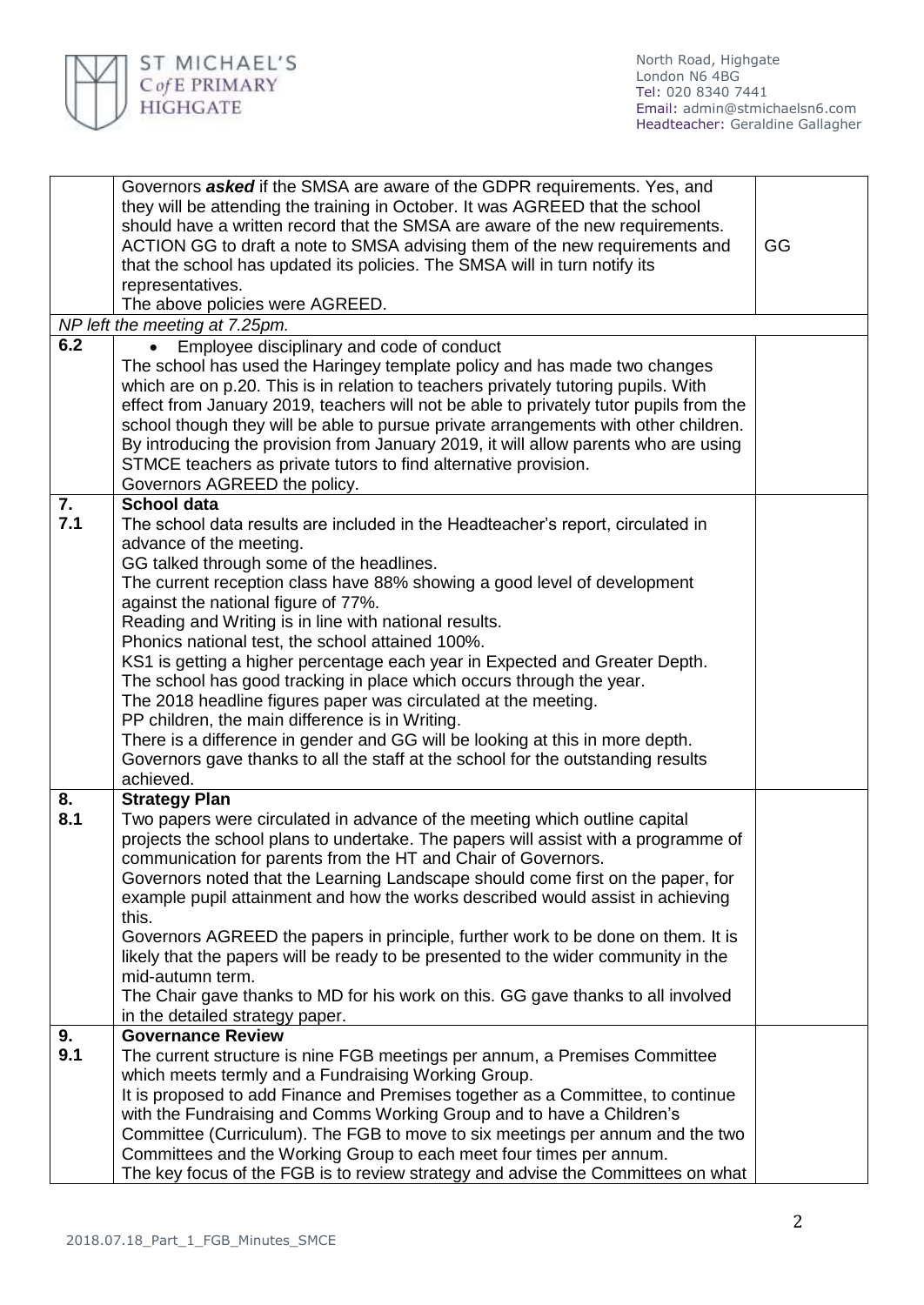

North Road, Highgate London N6 4BG Tel: 020 8340 7441 Email: [admin@stmichaelsn6.com](mailto:admin@stmichaelsn6.com) Headteacher: Geraldine Gallagher

|                                | they should focus on.                                                                |            |  |  |  |
|--------------------------------|--------------------------------------------------------------------------------------|------------|--|--|--|
|                                |                                                                                      |            |  |  |  |
| JM left the meeting at 8.40pm. |                                                                                      |            |  |  |  |
|                                | All Governors would sit on one of the Committees and the two Committees'             |            |  |  |  |
|                                | meetings would be Minuted by the Clerk.                                              |            |  |  |  |
|                                | There will also be a need to ensure there are Governors allocated to key aspects     |            |  |  |  |
|                                | of the overall strategy.                                                             |            |  |  |  |
|                                | Governors AGREED the revised Governance structure.                                   |            |  |  |  |
| 10.                            | <b>Premises update</b>                                                               |            |  |  |  |
| 10.1                           | The Premises Committee met last week.                                                |            |  |  |  |
|                                | A lot of work is to be completed at the school over the summer holidays including    |            |  |  |  |
|                                | new lighting for the Admin Block and KS1, external decoration on Early Years,        |            |  |  |  |
|                                | internal decoration in KS1, external lighting, KS2 playground re-tarmac and IT       |            |  |  |  |
|                                | refurbishment in all classrooms.                                                     |            |  |  |  |
| 11.                            | <b>Headteacher's written report</b>                                                  |            |  |  |  |
| 11.1                           | Paper was circulated in advance of the meeting.                                      |            |  |  |  |
| 11.2                           | The school has enhanced its marketing effort to increase numbers on the school's     |            |  |  |  |
| 11.3                           | roll.                                                                                |            |  |  |  |
|                                | The nursery is very popular with more parents wanting full time provision this year. |            |  |  |  |
|                                | The new intake for the nursery will be 32 boys and 15 girls, there are more boys     |            |  |  |  |
| 11.4                           | than girls across the school.<br>Behaviour Management is included in the report,     |            |  |  |  |
| 12.                            | Chair's verbal report                                                                |            |  |  |  |
| 12.1                           | AG met with LC and GG to discuss the Governance Review                               |            |  |  |  |
| 12.2                           | AG has met his mentor from National Leaders for Governance.                          |            |  |  |  |
| 12.3                           | AG has worked with GG on Strategy and the Learning Improvement Plan (LIP).           |            |  |  |  |
| 12.4                           | AG, GG and MD had training two weeks ago with an inspector who gave them an          |            |  |  |  |
|                                | update on the new Ofsted Inspection criteria and put them through a mock             |            |  |  |  |
| 12.5                           | inspection.                                                                          |            |  |  |  |
|                                | AG was invited by PWC to give a Masterclass on Purpose and Business to start-        |            |  |  |  |
|                                | ups in the Education sector and will pass on useful contacts to the Head.            | <b>AG</b>  |  |  |  |
| 13.                            | <b>Governors Visits, Development and Training</b>                                    |            |  |  |  |
| 13.1                           | The Clergy make regular visits to the school.                                        |            |  |  |  |
|                                | GG, AG and MD attended Ofsted training at the school.                                |            |  |  |  |
|                                | PV will be attending New Governor Induction at Haringey at the next available        |            |  |  |  |
|                                | date.                                                                                |            |  |  |  |
|                                | AG attended the Y6 musical at the school.                                            |            |  |  |  |
| 14.                            | <b>Any Other Business</b>                                                            |            |  |  |  |
| 14.1                           | Governors discussed Learning Walks, Link Governor roles and a Governors' Day.        | Agenda     |  |  |  |
|                                | This is to be discussed further in September. ACTION - Agenda                        | <b>FGB</b> |  |  |  |
| 14.2                           | GG gave thanks to the Governors for another great year and gave particular           |            |  |  |  |
|                                | thanks to AG.                                                                        |            |  |  |  |
| 15.                            | <b>Dates of Future Meetings</b>                                                      |            |  |  |  |
| 15.1                           | <b>Premises Committee</b>                                                            |            |  |  |  |
|                                | Tuesday, 18 September 2018 at 5.30pm                                                 |            |  |  |  |
| 15.2                           | <b>FGB</b>                                                                           |            |  |  |  |
|                                | Wednesday, 3 October 2018 at 7.00pm.                                                 |            |  |  |  |
| 15.3                           | Dates of other meetings to be advised - ACTION                                       | AG/GG      |  |  |  |

There being no further Part 1 business, the meeting closed at 9.15pm.

The Chair thanked everyone for their attendance.